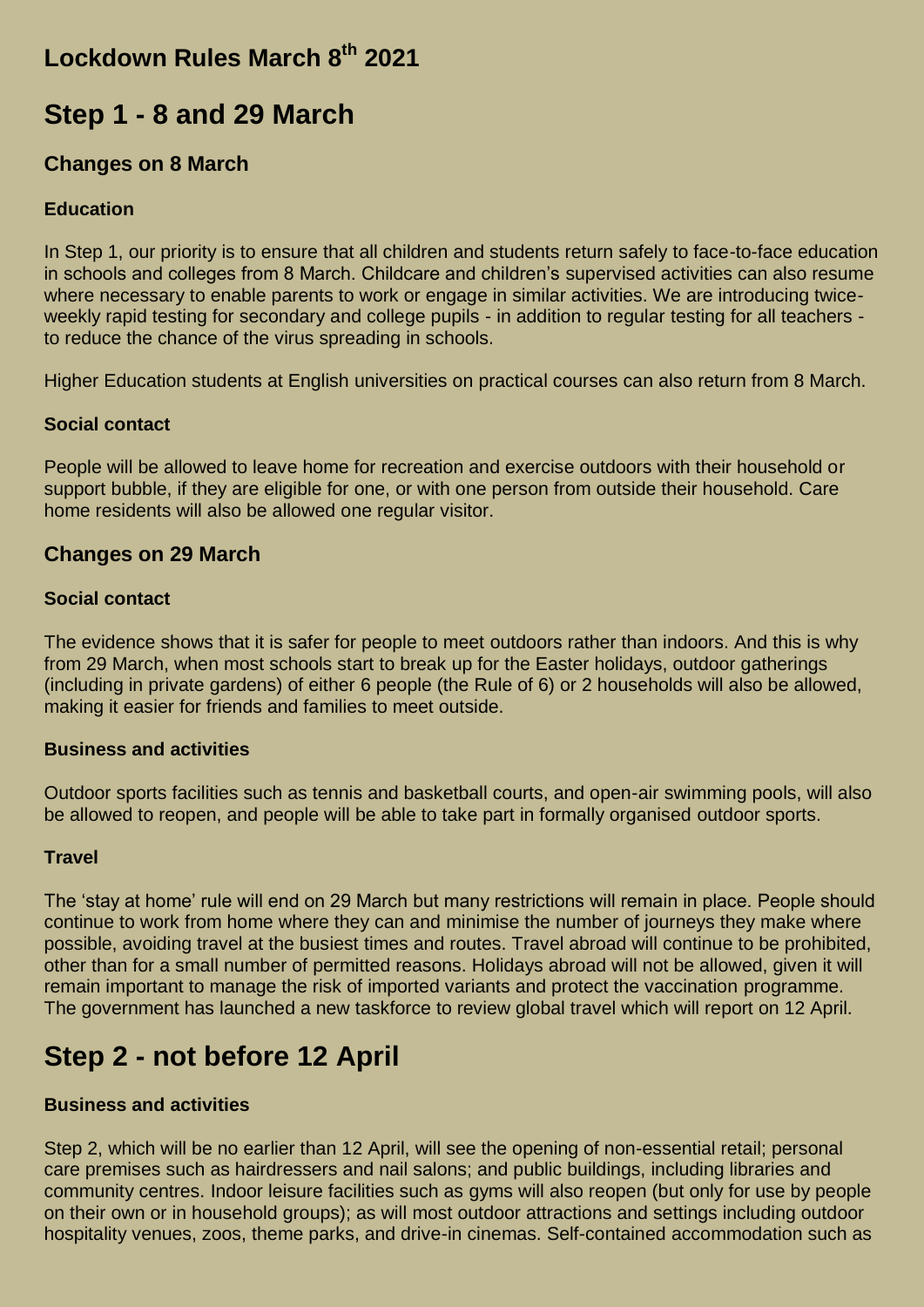campsites and holiday lets, where indoor facilities are not shared with other households, can also reopen.

Hospitality venues will be allowed to serve people outdoors at Step 2 and there will be no need for customers to order a substantial meal with alcoholic drinks and no curfew, although customers must order, eat and drink while seated ('table service'). Wider social contact rules will apply in all these settings to prevent indoor mixing between different households.

### **Events**

While funerals can continue with up to 30 mourners, the number of people able to attend weddings, receptions and commemorative events such as wakes will rise to 15.

# **Step 3 - not before 17 May**

#### **Social contact**

As part of Step 3, no earlier than 17 May, the government will look to continue easing limits on seeing friends and family wherever possible, allowing people to decide on the appropriate level of risk for their circumstances.

This means that most legal restrictions on meeting others outdoors will be lifted - although gatherings of over 30 people will remain illegal. Indoors, the Rule of 6 or 2 households will apply - we will keep under review whether it is safe to increase this.

As soon as possible and by no later than Step 3, we will also update the advice on social distancing between friends and family, including hugging. But until this point, people should continue to keep their distance from anyone not in their household or support bubble.

#### **Business and activities**

Most businesses in all but the highest risk sectors will be able to reopen. In all sectors, COVID-Secure guidance will remain in place and businesses may not cater for groups bigger than the legal limits. Indoor hospitality will reopen - and as in Step 2, venues will not have to serve a substantial meal with alcoholic drinks; nor will there be a curfew. Customers will, however, have to order, eat and drink while seated.

Other indoor locations to open up in Step 3 include indoor entertainment venues such as cinemas and children's play areas; the rest of the accommodation sector, including hotels, hostels and B&Bs; and indoor adult group sports and exercise classes. The government will also allow some larger performances and sporting events in indoor venues with a capacity of 1,000 people or half-full (whichever is a lower number), and in outdoor venues with a capacity of 4,000 people or half-full (whichever is a lower number). In the largest outdoor seated venues, where crowds can be spread out, up to 10,000 people will be able to attend (or a quarter-full, whichever is lower).

#### **Events**

Up to 30 people will be able to attend weddings, receptions and wakes, as well as funerals. This limit will also apply to other types of significant life events including bar mitzvahs and christenings.

#### **Review of social distancing**

Finally, before Step 4 begins, the government will complete a review of social distancing and other long-term measures that have been put in place to cut transmission. This will inform decisions on the timing and circumstances under which the rules on 1 metre plus, the wearing of face coverings and